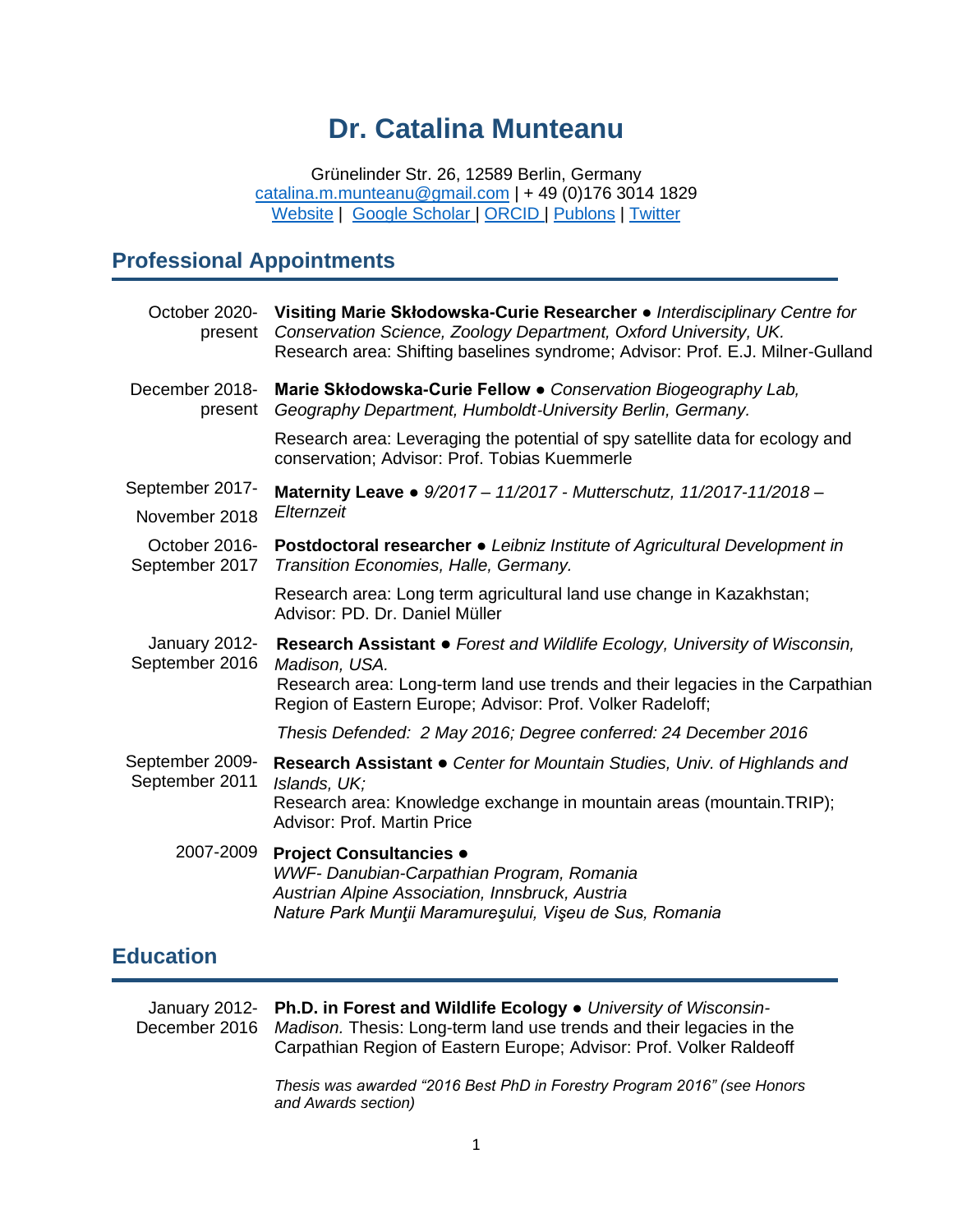| September 2005- Magistra rerum naturalium • University of Innsbruck, Austria, Institute<br>June 2008 of Geography. Thesis: Cultural landscapes in the Maramures Mountains,<br>Romania Advisers: Prof. Kurt Scharr and Prof. Clemens Geitner |
|---------------------------------------------------------------------------------------------------------------------------------------------------------------------------------------------------------------------------------------------|
| September 2002- Diploma in Geography and Foreign Languages • Babes-Bolyai-<br>June 2008 University, Cluj Napoca, Romania                                                                                                                    |

# **Grants**

| 2018-2020          | European Commission, Horizon 2020 . Marie<br>Sklodowska-Curie Research Fellowship. Title: EcoSpy:<br>Leveraging the potential of historical spy satellite<br>photography for ecology and conservation. PI                                                                                        | 170.000€ |
|--------------------|--------------------------------------------------------------------------------------------------------------------------------------------------------------------------------------------------------------------------------------------------------------------------------------------------|----------|
| 2014-2016          | The National Aeronautics and Space Administration<br>(NASA) • Earth and Space Science (NESSF) Fellowship.<br>Title: Long-Term Forest Dynamics in Mountain Regions<br>Accounting for Topography, Land Use History and<br>Management Regimes to Identify High Conservation-Value<br>Ecosystems. PI | 120.000€ |
| 2011<br>(declined) | Österreichische Akademie der Wissenschaften<br>[DOC] Doctoral Fellowship. Title: Cultural landscapes in<br>the Romanian Carpathians – a participatory approach to<br>understanding patterns of change. PI                                                                                        | 114.000€ |
| 2020               | Humboldt University of Berlin • Start-up funds for<br>Researchi Grant Preparation. Title: Overcoming the<br>Shifting Baseline Syndrome for Sustainable Action. PI                                                                                                                                | 25.000€  |
| 2010               | <b>EU Regional Development Fund and Scottish</b><br>Government · Knoweldge exchange funds. Title:<br>Knowledge Transfer Partnership with the Cairngorms<br>National Park Authority, Scotland. PI                                                                                                 | 12.000€  |
| 2018               | University of Transilvania, Brasov · Transilvania<br>Fellowship for Young Researchers. Title: Assessing<br>marmot population dynamics since 1960 using Corona,<br>Google Earth and Landsat in Kazakhstan. PI                                                                                     | 4.500€   |
| 2019-2020          | Leibniz Institute of Freshwater Ecology and Inland<br>Fisheries · Young Creatives Microprojects. Title:<br>AquaSpy: Leveraging historical spy satellite imagery for<br>long-term research in aquatic science. Co-PI                                                                              | 5.000€   |
| 2010               | Edinburgh Beltane, Scotland; Wisconsin Ecology,<br>USA • Miscellaneous knowledge exchange and science<br>communication grants                                                                                                                                                                    | 8.000€   |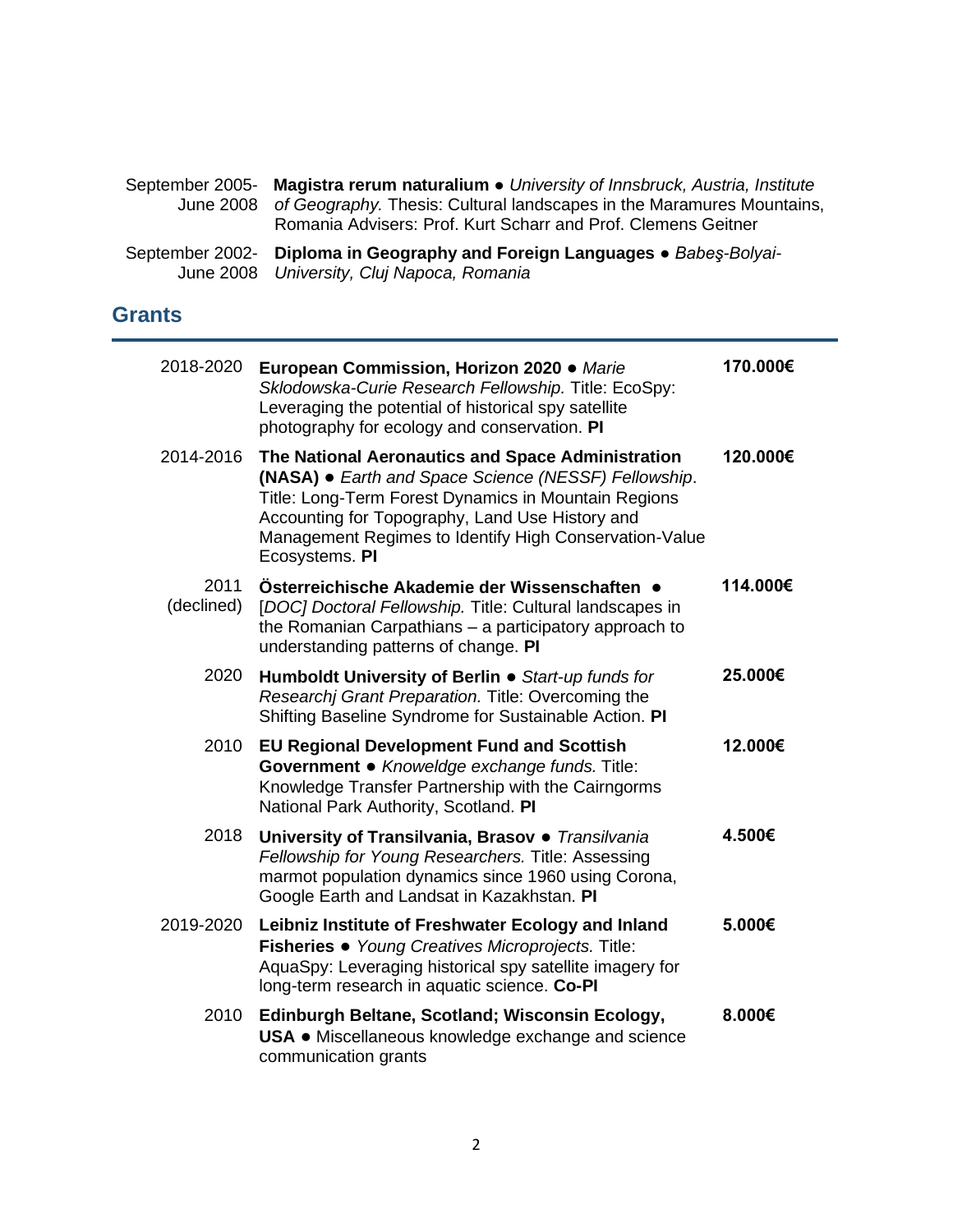#### **Honors and Awards**

- 2018 **Transilvania Fellowship for Young Researchers** University of Transilvania, Brasov, Romania
- 2016 **Best PhD Award** Forestry Program, University of Wisconsin Madison, USA
- 2016 **Young Scientist Award** Global Land Programme Open Science Meeting, China
- 2014 **Best Student Paper Award** Forum Carpaticum Conference, Poland
- 2014 **Conservation Leaders for Tomorrow Scholarship** Dundee, IL, USA
- 2008 **Erasmus Intensive Programme Lifelong Learning Program** Institute of Geography, University of Innsbruck, Austria

## **Teaching Experience**

| 2021           | <b>Shifting Baselines Syndrome • MSc, 4 contact hours (single</b><br>occurrence), Humboldt University Berlin, 18 participants<br>Responsibilities: course design, lecture, practical activities                                                                                                                                                             |
|----------------|-------------------------------------------------------------------------------------------------------------------------------------------------------------------------------------------------------------------------------------------------------------------------------------------------------------------------------------------------------------|
| 2019           | Scientific Writing • MSc, 2 contact hours per week, Humboldt University<br>Berlin, 26 participants                                                                                                                                                                                                                                                          |
| 2017           | Responsibilities: lead lecturer; course design, lecture, practical activities,<br>Introduction to GIS and GPS • PhD, 2 contact hours per week, IAMO<br>Leibniz Institute of Agricultural Development in Transition Economies, 15<br>participants<br>Responsibilities: lead lecturer; course design, lecture, field data collection,<br>practical activities |
| 2015/2016      | <b>Forest Biometry • BSc, 4 contact hours per week, University of</b><br>Wisconsin-Madison, 15 participants<br>Responsibilities: teaching assistant, lecture, computer labs, field data<br>collection                                                                                                                                                       |
| 2014           | <b>Study project and practical course Carpathians • BSc, 1 week field</b><br>course, Humboldt University Berlin, 24 Participants<br>Responsibilities: teaching assistant, field data collection, mentoring                                                                                                                                                  |
|                | 2009 Europe's socio-cultural borders - inherited perceptions and the<br>modern landscapes • BSc, 2 week field course, University of Innsbruck,<br>25 participants<br>Responsibilities: teaching assistant, field data collection, group mentoring,<br>report evaluation                                                                                     |
| 2006/2007/2008 | Introduction to Geographical Information Systems . BSc, 2 contact<br>hours per week, University of Innsbruck, 25 participants                                                                                                                                                                                                                               |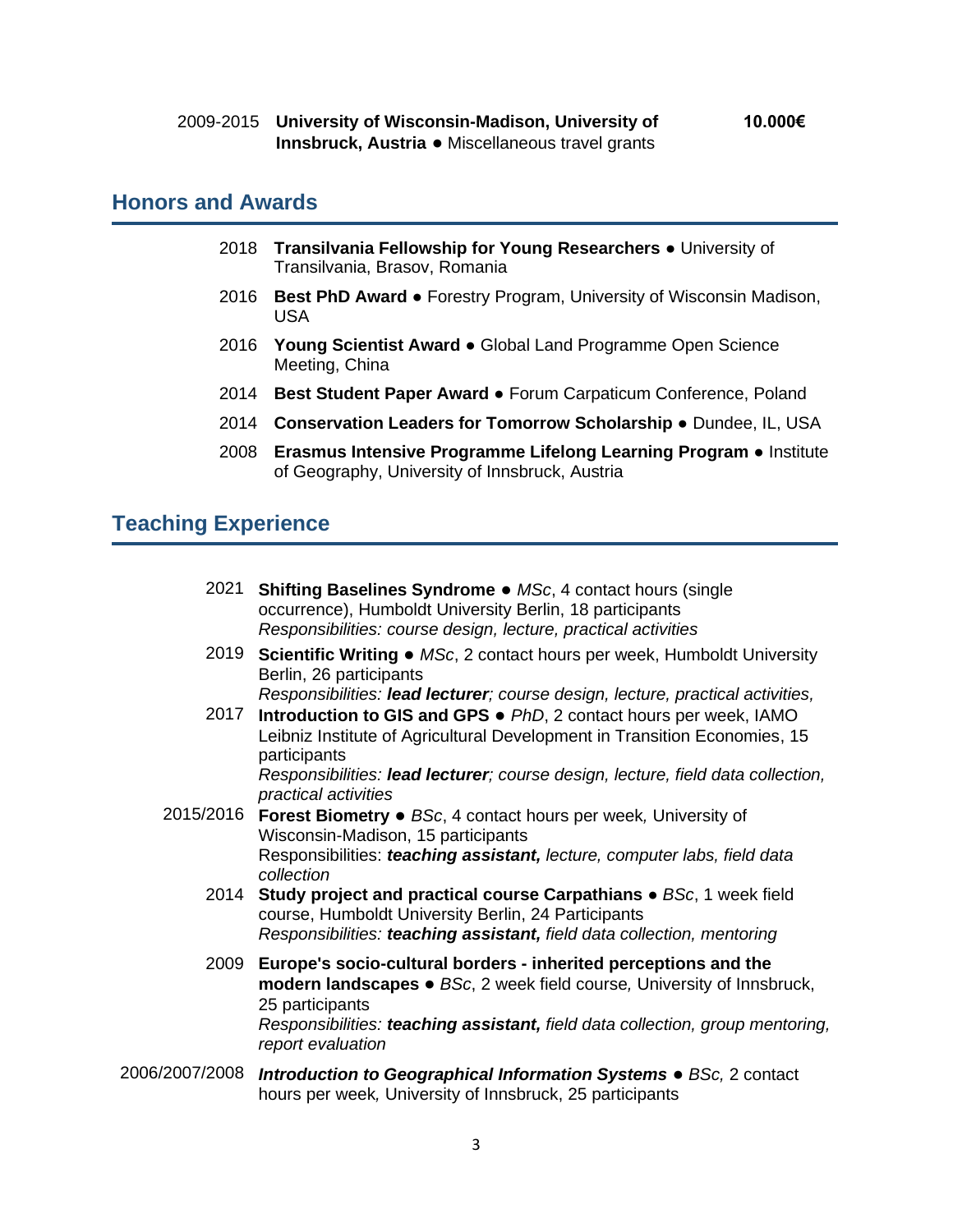#### **Invited lectures and workshops**

- 5.06.2019 Historical spy satellites for ecology and conservation. *German Research Center for Geosciences, Potsdam, Germany*
- 30.03.2017 Not all is lost! Taking the long view to understand land use effects on biodiversity *Humboldt University of Berlin, Germany*
	- 9.09.2016 19th century land use legacies and their conservation implications in the Carpathian Mountains *Swiss Federal Research Institute for Forest, Snow and Landscape Research (WSL), Switzerland*
- 26.05.2016 Land use legacies in the Carpathian Mountains *School of Earth, Energy and Environmental Sciences, Stanford University, USA*
	- 13- Writing Scientific Papers
- 18.07.2015 *The National Aeronautics and Space Administration (NASA) SCERIN 3 Land Use and Land Cover Change Training Workshop, Brașov, Romania*
- 1.02.2014 Understanding where we're coming from and where we're going: Unearthing 200 years of land use history in the Carpathians and their importance to current land change *Center for Russia, East Europe, and Central Asia (CREECA), University of Wisconsin-Madison, USA*
- 16.10.2014 LCLUC in Carpathians during the last 200 years I*nternational NASA Land Cover Land Use Change (LCLUC) Regional Science Meeting in Central Europe, Sopron, Hungary*
- 9.06.2014 Why past land use patters? Learning from the Carpathians. *The National Aeronautics and Space Administration (NASA),SCERIN 2 Regional Meeting, Jagiellonian University, Kraków, Poland*
- 14.5.2014 Historic and recent land cover changes in the Carpathians *Environmental Remote Sensing and Geoinformatics, University of Trier, Germany*
- 12.12.2013 Understanding Where We're Coming from and Where We're Going: Unearthing 200 Years of Land Use History in the Carpathians and their Importance to Current Land Change. *Center for Russia, East Europe, and Central Asia (CREECA), University of Wisconsin, Madison, USA*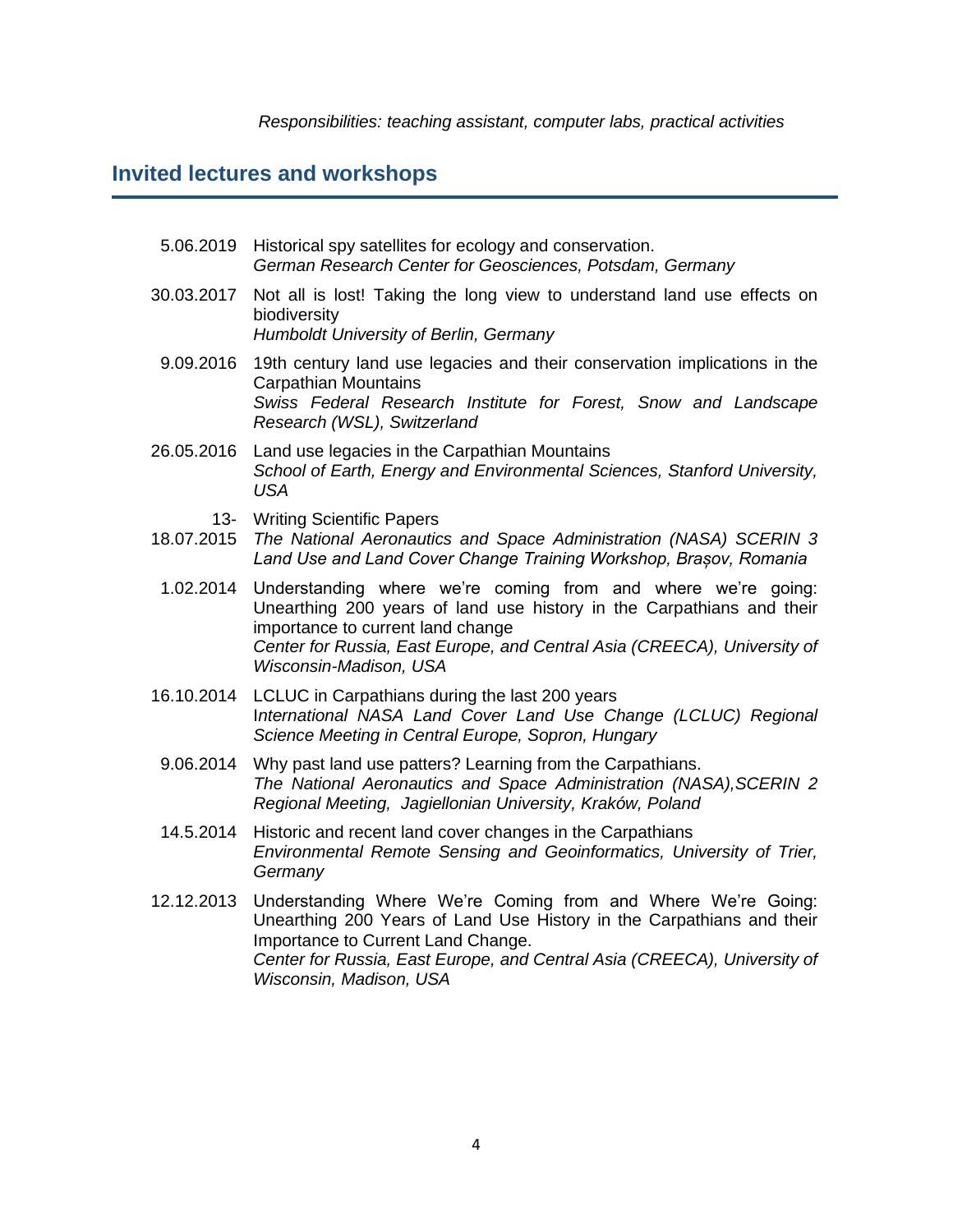#### **Student and Research Mentorship**

| 2021 | Sofia Miguel, Menendez Pelayo International University (UIMP) & Spanish<br>National Research Council (CSIC); MSc, Main supervisor<br>Topic: Legacies of the Vietnam War bombing on contemporary land use and<br>landscape fragmentation in Quang Tri Province, Vietnam |
|------|------------------------------------------------------------------------------------------------------------------------------------------------------------------------------------------------------------------------------------------------------------------------|
| 2021 | Elisabeth Bauer, Humboldt University Berlin, Germany; BSc, Main<br>supervisor<br>Topic: Legacy effect of historical forestry on the distribution of the Ural Owl<br>(Strix uralensis) in Romania                                                                       |
| 2020 | Julia Mari Murata, Humboldt University Berlin, Germany; BSc, Main<br>supervisor<br>Topic: Investigating long-term drivers of saiga population changes in<br>Kazakhstan                                                                                                 |
|      | 2020 Eleonore Zittoun, Trinity College Dublin, Ireland; MSc, Research project<br>mentor<br>Topic: Estimating historical grazing intensity from Cold War Satellite imagery                                                                                              |
| 2016 | Mihai Daniel Nita, Transilvania University Brasov; PhD, Fulbright project<br>mentor at UW Madison-Wisconsin, USA<br>Topic: Corona imagery for forest monitoring in Romania                                                                                             |
| 2019 | Philippe Rufin, Humboldt University Berlin; PhD Committee member<br>Topic: A global to regional scale assessment of dam-induced agricultural<br>change by means of remote sensing                                                                                      |

2020 Stefan Suess, Humboldt University Berlin; PhD Committee member *Topic: Mapping spatial and temporal transitions in shrublands with cover fractions from space*

## **Teaching and Mentoring Training**

- 2021 **ProFiL: Professionalisation of Women in Research and Teaching: Mentoring – Training – Networking ●** *Technical University of Berlin, Germany*; training, networking and mentoring for women on a professorship career path, 1 year program, *ongoing*
- 2021 **Overcoming Imposter Syndrome** *●* Women in Natural Science Program by Dr.Cathy Sorbara, *Humboldt University Berlin, Germany*; 2 hours
- 2020 **Developing a Growth Mindset ●** Women in Natural Science Program by Dr. Sabine Blackmore, *Humboldt University Berlin, Germany*; 2 days
- 2020 **Empowerment Through Emotional Intelligence ●** Women in Natural Science Program by Dr. Cathy Sorbara, *Humboldt University Berlin, Germany*; 1h
- 2019 **Finding balance: Reconciling career and personal life for researchers ●** Women in Natural Science Program by Dr. Síofra McSherry, *Humboldt University Berlin, Germany*; 6h (1 day)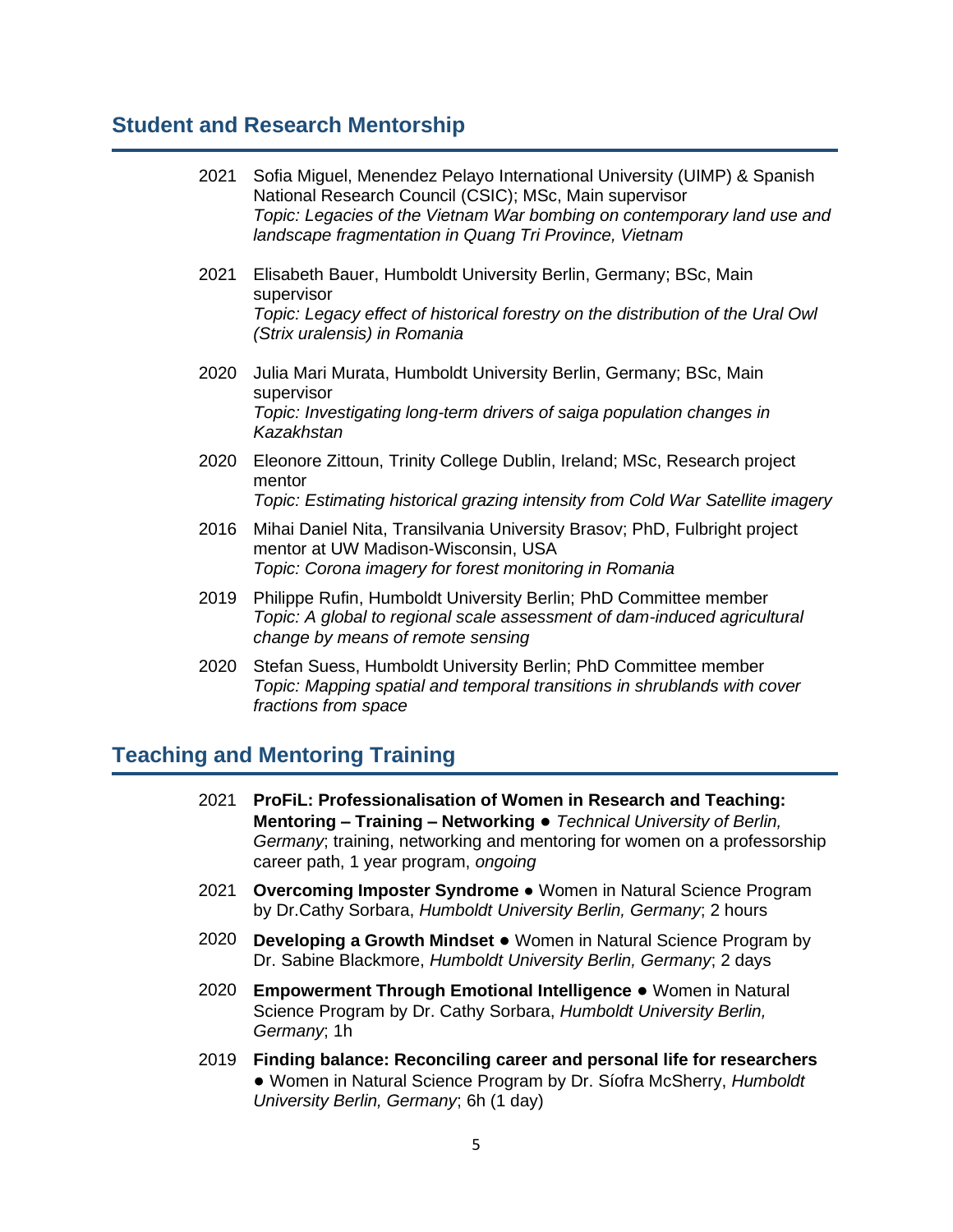- 2019 **Media Training and Communication Mater Class** by Malcom Love, *BBC, British Council, Berlin, Germany*; 18h (2 days)
- 2004 **Theory and methodology of assessment ●** *Babes-Bolyai University Cluj, Romania*; 21h (1 semester)
- 2004 **Theory and methodology of curriculum ●** *Babes-Bolyai University Cluj, Romania; 21h (1 semester)*
- 2003 **Theory and methodology of instruction ●** *Babes-Bolyai University Cluj, Romania;* 21h (1 semester)
- 2003 **Introduction to pedagogy ●** *Babes-Bolyai University Cluj, Romania*; 21h (1 semester)
- 2002 **Educational psychology●** *Babes-Bolyai University Cluj, Romania*; 56h (2 semester)

### **Peer-Reviewed Publications**

H-Index: 13; Total Citations: 865; Total Peer-reviewed Publications: 18 (of which 8 firstauthored); Source: [Google Scholar,](https://scholar.google.de/citations?user=T6RZmAIAAAAJ&hl=en) 27.3.2020

- *Munteanu C,* Kamp J, Nita MD, Klein N, Kramer BM, Muller D, Koshkina A, Prishepov AV, Kuemmerle T (2020). Cold War spy satellite images reveal delayed declines in a keystone steppe species in response to agriculture; Proceedings of the Royal Society B; 287:20192897. [link](https://royalsocietypublishing.org/doi/full/10.1098/rspb.2019.2897)
- Uvsh, D, Gelbach S, Potapov P, *Munteanu C,* Bragina E, Radeloff VC (2020) Correlates of forest-cover change in European Russia 1989-2012, Land Use Policy, 96: 104648. [link](https://www.sciencedirect.com/science/article/abs/pii/S0264837719312153)
- **Munteanu C**, Pidgeon A, Radeloff V C (2018): Bird conservation in the Carpathian Ecoregion in light of long-term land use trends and conservation responsibility. Biodiversity and Conservation 27 (8), 2051-2068. [link](https://link.springer.com/article/10.1007/s10531-018-1524-z)
- Nita MD, *Munteanu C*, Gutman G, Abrudan IV, Radeloff VC (2018) Widespread forest cutting in the aftermath of World War II captured by broad-scale historical Corona spy satellite photography, Remote Sensing of Environment, Vol 204, 322-332. [link](https://www.sciencedirect.com/science/article/abs/pii/S0034425717304844)
- Lieskovský J, Kaim D, Balázs P, Boltižiar M, Chmiel M, Grabska E, Király G,Konkoly-Gyuró E, Kozak J, Antalová K, Kuchma T, Mackovčin P, Mojses M, *Munteanu C*, Ostafin K, Ostapowicz K, Shandra O, Stych P, Radeloff VC (2018), Historical land use dataset of the Carpathian region (1819–1980), Journal of Maps 14 (2), 644-651. [link](https://www.tandfonline.com/doi/full/10.1080/17445647.2018.1502099)
- *Munteanu C*, Kuemmerle T, Boltiziar M, Halada L, Kaim D, Király G, Konkoly-Gyuró E, Kozak J, Lieskovsky J, Mojses M, Müller D, Ostafin K, Ostapowicz K, Radeloff VC (2017): 19th century land use legacies affect agricultural abandonment, Regional Environmental Change, 17 (8), 2209–2222. [link](https://link.springer.com/article/10.1007/s10113-016-1097-x)
- Loran C, *Munteanu C*, Verburg P H, Schmatz D, Bürgi M, Zimmermann N (2017): Long-term change in drivers of forest cover dynamics: an analysis for Switzerland (1850-2000), Regional Environmental Change. Regional Environmental Change 17(8), 2223-2235. [link](https://link.springer.com/article/10.1007/s10113-017-1148-y)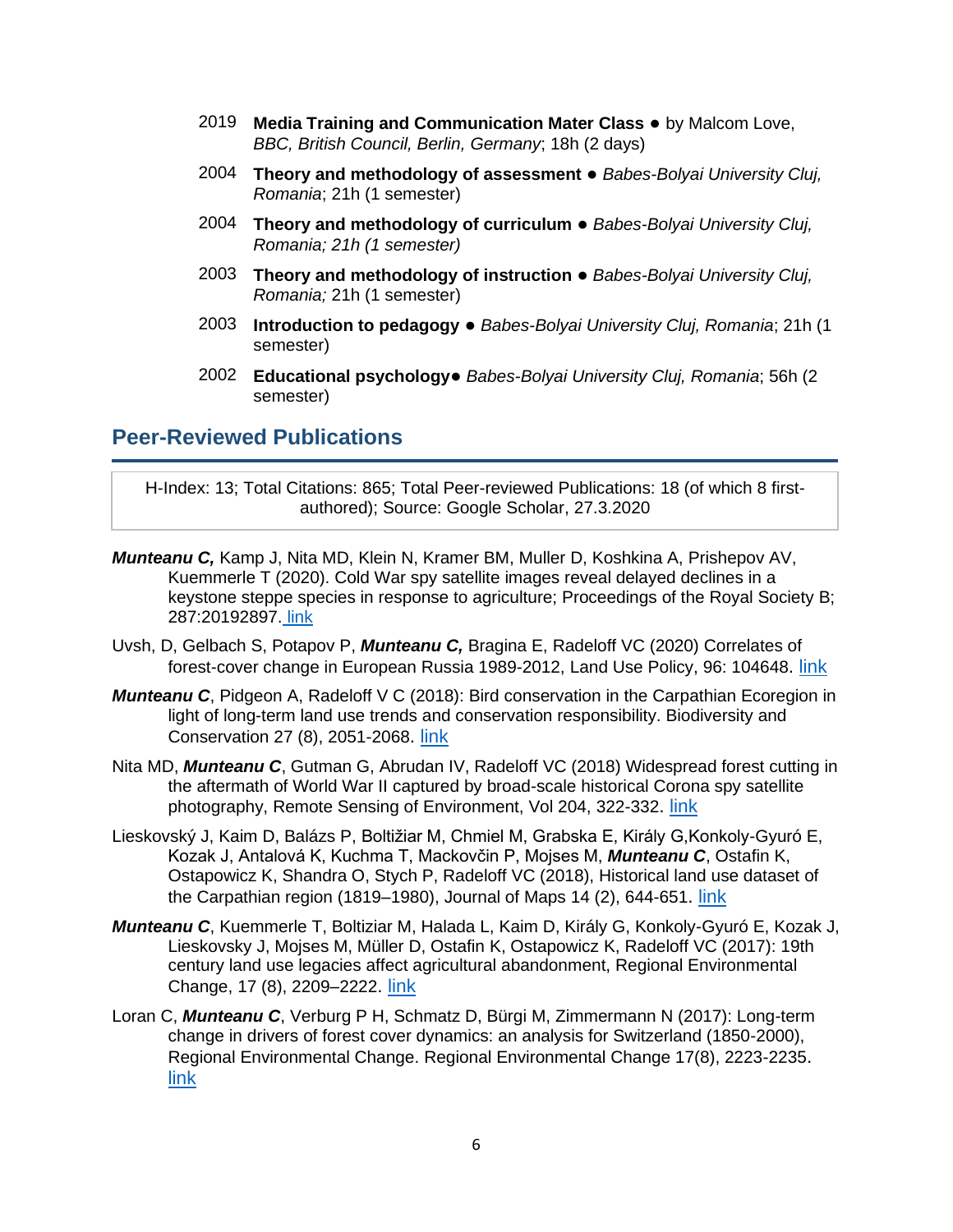- Feurdean A, *Munteanu C*, Kuemmerle T, Nielsen AB, Hutchinson SM, Ruprecht E, Persoiu A, Parr K, Hickler T (2017) Effects of socio-political transformations on semi-natural grasslands in Transilvania (CE Europe), based on pollen and historical land survey. Regional Environmental Change. 17 (8), 2193–2207. [link](https://link.springer.com/article/10.1007/s10113-016-1063-7)
- Butsic V, *Munteanu C*, Griffiths P, Knorn J, Radeloff V C, Lieskovský J, Müller D, Kuemmerle T (*2016*) The impact of protected areas on forest disturbance in the Carpathian Mountains 1985-2010. Conservation Biology, 31(3), 570-580. [link](https://conbio.onlinelibrary.wiley.com/doi/abs/10.1111/cobi.12835)
- Alix-Garcia J, *Munteanu C*, Zhao N, Potapov AV, Prishchepov AV, Radeloff VC, Krylov A, Bragina E (2016) Drivers of forest cover change in Eastern Europe and European Russia, 1985–2012, Land Use Policy 59, 284-297. [link](https://www.sciencedirect.com/science/article/abs/pii/S0264837715300260)
- *Munteanu C*, Nita M-D, Abrudan I V., Radeloff VC (2016) Forest history is repeating itself, imposing strong legacies for Romanian forests and forestry. Forest Ecology and Management, 361, 179-193. [link](https://www.sciencedirect.com/science/article/abs/pii/S0378112715006465)
- Kaim D, Kozak J, Kolecka N, Ziółkowska E, Ostafin K, Ostapowicz K, Gimmi U, *Munteanu C*, Radeloff V (2016): Broad scale forest cover reconstruction from historical topographic maps. Applied Geography, 67, 39-48. [link](https://www.sciencedirect.com/science/article/abs/pii/S0143622815300291)
- *Munteanu C*, Kuemmerle T, Keuler NS, Müller D, Balázs P, Dobosz M, Griffiths P, Halada L, Kaim D, Király G, Konkoly-Gyuró E, Kozak J, Lieskovsky J, Ostafin K, Ostapowicz K, Sandra O, Radeloff VC (2015) Legacies of 19th century land use shape contemporary forest cover. Global Environmental Change, 34, 83-94. [link](https://www.sciencedirect.com/science/article/abs/pii/S0959378015300078)
- Griffiths P, Kuemmerle T, Baumann M, Radeloff, VC, Abrudan, IV, Lieskovsky, J, *Munteanu C*, Ostapowicz K, Hostert P (2014) Forest disturbances, forest recover, and changes in forest types across the Carpathian ecoregion from 1985 to 2010 based on Landsat image composites. Remote Sensing of Environment 151, 72-88. [link](https://www.sciencedirect.com/science/article/abs/pii/S0034425713003453)
- *Munteanu C***,** Kuemmerle T, Boltiziar M, Butsic V, Gimmi U, Halada L, Kaim D, Király G, Konkoly-Gyuró E, Kozak J, Lieskovsky J, Mojses M, Müller D, Ostafin K, Ostapowicz K, Shandra O, Štych P, Walker S, Radeloff VC (2014) Forest and agricultural land change in the Carpathian region—A meta-analysis of long-term patterns and drivers of change. Land Use Policy 38, 685-697. [link](https://www.sciencedirect.com/science/article/abs/pii/S0264837714000131)

#### **Manuscripts under revision**

**Munteanu C,** Nita MD, Senf C, Oeser J, Seidl R, Kuemmerle T (in review). Large tracts of high conservation value forests in Romania reveal new opportunities for Conservation; *Conservation Biology*

### **Book Chapters and Conference Proceedings**

- *Munteanu C*, Radeloff V, Griffiths P, et al. (2017) Land change in the Carpathian Region before and after major institutional changes. In: Gutman G, Radeloff VC (eds) Land Use and Land Cover Change in Eastern Europe after the Collapse of Socialism. Springer 2016. [link](https://link.springer.com/chapter/10.1007/978-3-319-42638-9_4)
- Borowski D, *Munteanu C* (2011) Biosphere Reserves in European Mountains: an Exploratory Survey. Biosphere Reserves in the Mountains of the World. MAB pp 35-40. [link](http://imperia.verbandsnetz.nabu.de/imperia/md/content/nabude/international/mountains_excellence.pdf#page=37)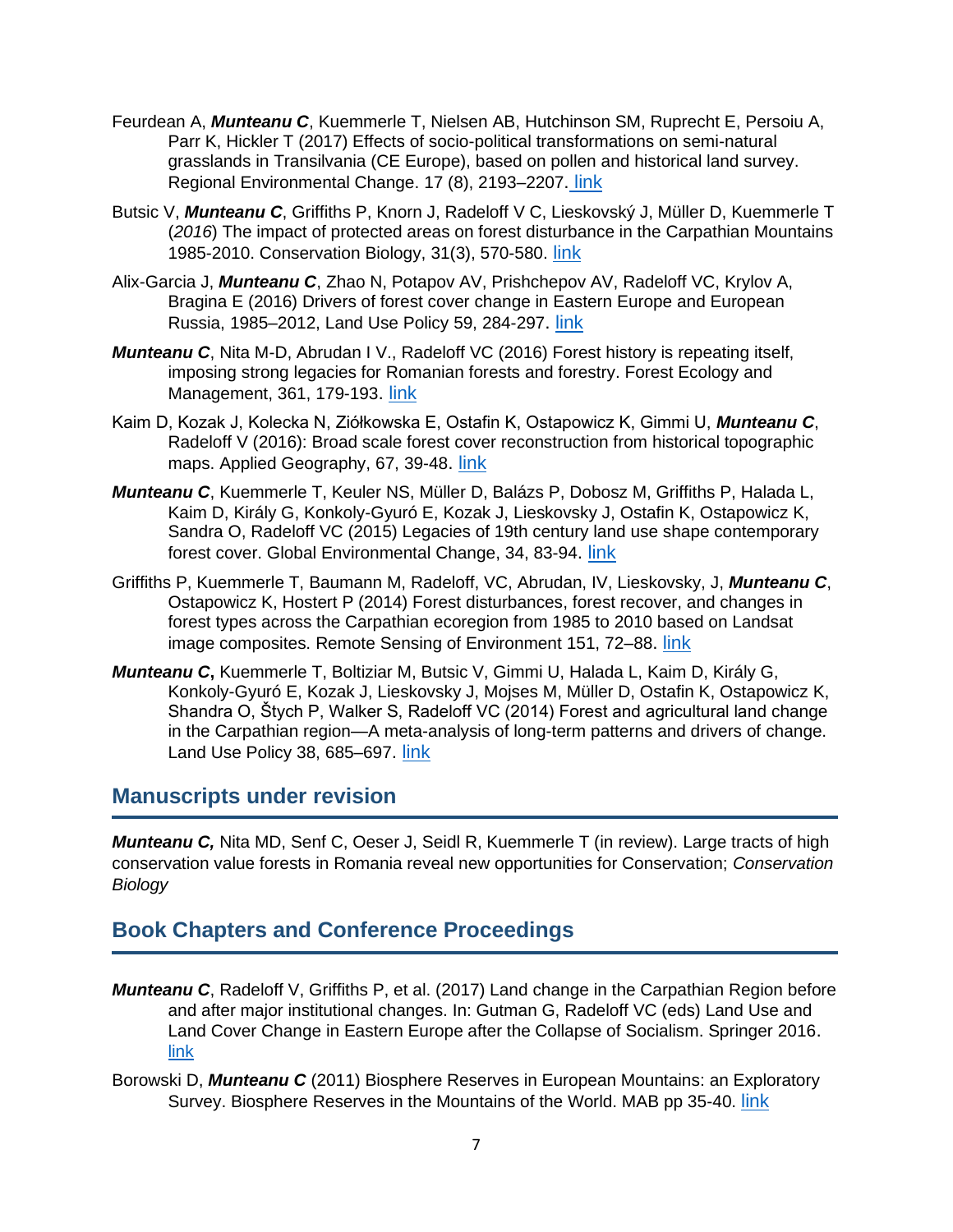*Munteanu C*, Geitner C, Scharr K (2008) Consequences of historical and modern landuse on cultural landscapes and biodiversity of the Maramureş Mountains. In: Gaceu L (ed) Journal of EcoAgriTourism, Proceeding of the International Conference BIOATLAS 2008. Transilvania University of Brasov, Romania, Brasov, pp 91–98.

### **Conference Presentations**

- *Munteanu C*, Abrudan IV, Gutman G, Hostert P, Kamp J, Klein N, Koshkina A, Kraemer BM, Milner-Gulland EJ, Muller D, Nita MD, Prishchepov AV, Radeloff VC, Kuemmerle T (2020) – The potential of Cold War Spy Satellite imagery for ecology and conservation, A Festival of Ecology Online Conference, British Ecological Society, 24-18.12.2020
- *Munteanu C*, Nita MD, Radeloff VC, Gutman G, Kuemmerle T (2019) Unlocking the potential of Cold War Spy Sattelite data for land change assessments, Global Land Programme Open Science Meeting, Bern, Switzerland, 24-26.04.2019
- *Munteanu C*, Müller D, Kuemmerle T, Radeloff V (2016) Land-use legacies from a century ago affect rates of contemporary land change, Global Land Programme Open Science Meeting, Beijing, China, 24-28.10.2016, *[awarded Best Oral Presentation].*
- *Munteanu, C.* Pidgeon A, Radeloff V (2016) Bird conservation responsibility of the Carpathian Mountains, North American Congress for Conservation Biology, Madison, Wisconsin, 18-20.07.2016
- *Munteanu, C*, Radeloff V (2015) Legacies of 19th century affect contemporary land cover, SCERIN-3 Capacity Building Workshop (CBW) Brașov, Romania 13-18.07.2015
- *Munteanu, C*, Kuemmerle, T, Boltiziar M, Gimmi U, Halada L,Kaim D, Király G , Konkoly-Gyuró E, Kozak J, Kysucká K, Lieskovsky J, Mackovčin J, Mojses M, Müller D, Ostafin K, Ostapowicz K, Shandra O, Radeloff V.C (2014) - 200 years of land change in the Carpathian region. Re-thinking change trajectories and land use legacies. Global Land Project Open Science Meeting. Land Transformations: Between Global Challenges and Local Realities, Berlin 19-21.03.2014
- Kozak J., Gimmi U., Dobosz M., Kaim D., Kolecka N., Ostafin K., Ostapowicz K., Troll M., *Munteanu C*., Radeloff V., (2013), Long-term land use and land cover changes in the Carpathians. Acta Biologica Cracoviensia 55, suppl. 1, 27-27. Biogeography of the Carpahtians: Evolution of Biodiversity in a Spatiotemporal Context. , Kraków, Poland, 26-28.09.2013
- *Munteanu, C*., Radeloff, V.C., Kuemmerle, T., Potapov P., Baumann M., Griffiths P., Alcantara, C., Bragina, E., Clubert P. (2013): Broad scale LCLUC in Eastern Europe: patterns, drivers and effects, NASA Land-Cover/ Land Use Change Program, SCERIN Research Network Meeting, Prague, 17- 21.07.2013
- *Munteanu, C*; Boltižiar M, Gimmi, U; Halada L; Kaim D, Kiraly G, Konkoly-Gyuro, E; Kozak, J; Kuemmerle T; Lieskovsky J, Mojses, M; Nagy D, Ostafin K, Ostapowicz K, Shandra O; Troll, M, Radeloff, V (2012): A meta-analysis of drivers and patterns of land use change in the Carpathians and the Carpathian Basin In M. Boltižiar (Ed.), Forum Carparicum 2012 – Conference Abstracts: From Data to Knowledge, From Knowledge to Action. Stara Lesna.
- *Munteanu, C* (2010) mountain.TRIP: Transforming Research Into Practice, FP7 EC funded project, SEEmore Networking Conference, Timisoara, Romania, 27.08.2010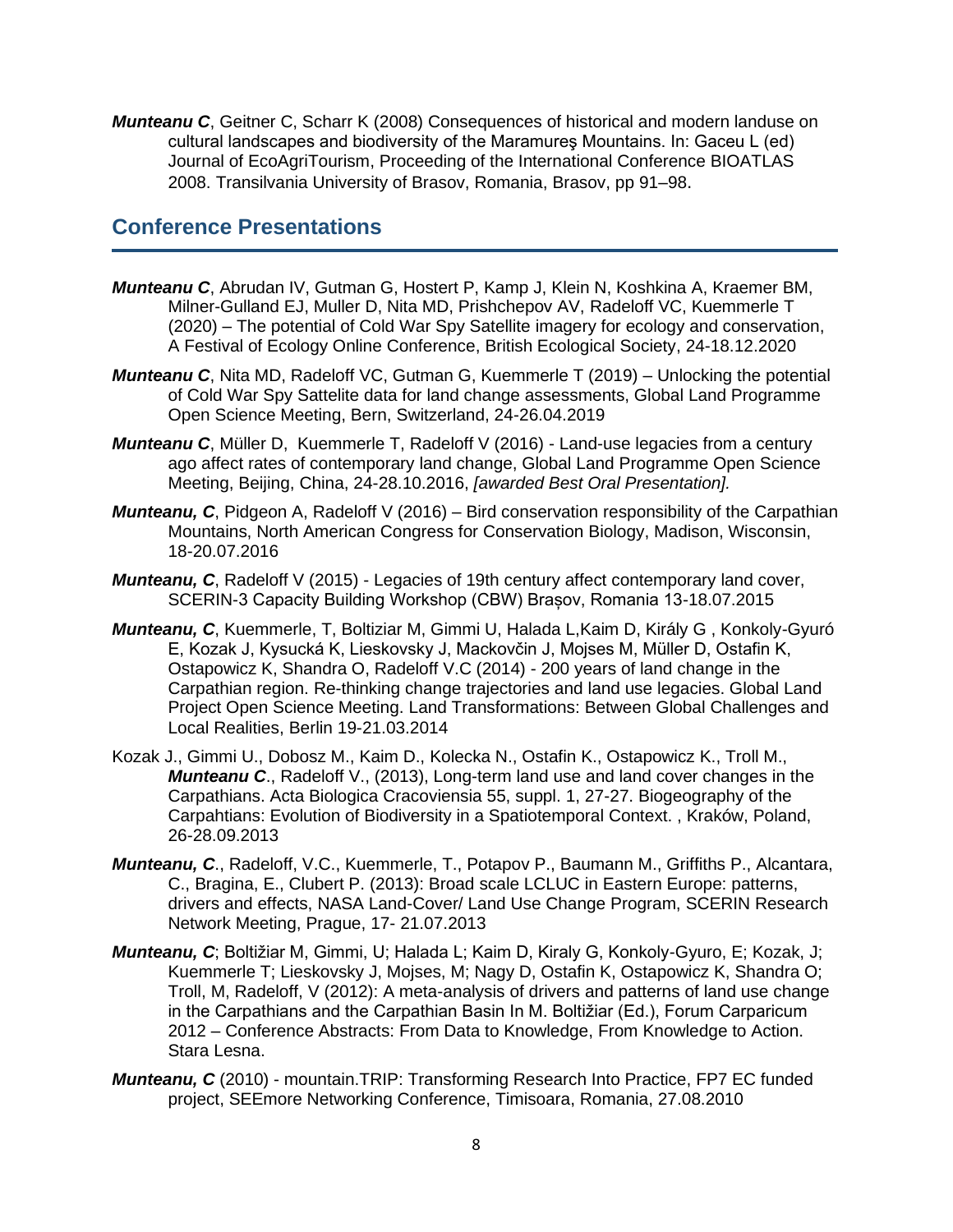*Munteanu, C*, Price M (2010) – Research to close the gap between science and practice as European Mountains face Global Change, UHI Research Conference, Moray College, Elgin, Scotland, 27-29.10.2010

#### **Conference Posters**

- *Munteanu C*, Kuemmerle T, Keuler NS, Müller D, Balázs P, Dobosz M, Griffiths P, Halada L, Kaim D, Király G, Konkoly-Gyuró E, Kozak J, Lieskovsky J, Ostafin K, Ostapowicz K, Sandra O, Radeloff VC (2015): Legacies of 19th century land use shape contemporary forest cover, Wisconsin Ecology Symposium, March 11-12, 2015
- *Munteanu, C*., Kuemmerle, T., Kozak, J., Halada L., Gimmi, U., Kiraly, G., Konkoly-Gyuro, E., Kaim D., Ostapowicz, K., Ostafin K., Lieskovsky J., Boltizar, M., Shandra O., Stych P., Griffiths P., Mueller, D., Alix-Garcia, J., Walker, S., Radeloff V.C. (2013): 250 years of land use history in the Carpathian Region. NASA Land-Cover/ Land-Use Change Program Science Team Meeting,Rockville, Maryland, 2-4.04.2013
- Geitner, C; *Munteanu, C*; Scharr K (2008) Driving Forces and Consequences of Land Use Change on Landscapes of the Maramureş Mountains (Romania), IALE 2008, Bonn, Deutschland, 10.2008
- *Munteanu, C.*; Geitner, C.; Scharr, K. (2008) Consequences of Historical and Modern Landuse on Cultural Landscapes and Biodiversity of the Maramureş Mountains, S4C Networking Workshop, Kraków, Poland, 05.2008

### **Media Coverage and Outreach Activities**

- 2020 **The New York Times** It Spied on Soviet Atomic Bombs. Now It's Solving Ecological Mysteries. *[\[press interview\]](https://www.nytimes.com/2021/01/05/science/corona-satellites-environment.html)*
- 2020 **The Telegraph** Cold War Spy Satellite Images used to track ecological change *[\[press](https://www.telegraph.co.uk/environment/2020/12/17/cold-war-spy-satellite-images-used-track-ecological-change/)  [interview\]](https://www.telegraph.co.uk/environment/2020/12/17/cold-war-spy-satellite-images-used-track-ecological-change/)*
- 2020 **The Scientist** Farming Associated with Long-Term Decline in Marmot Populations *[\[press interview\]](https://www.the-scientist.com/notebook/farming-associated-with-a-long-term-decline-in-marmot-populations-68187)*
- 2020 **Science Magazine ●** Cold War satellites inadvertently tracked species declines coverage *[\[press interview\]](https://www.sciencemag.org/news/2020/05/cold-war-satellites-inadvertently-tracked-species-declines)*
- 2020 **New Scientist ●** Cold war spy satellite images reveal long-term decline in biodiversity, *[\[press interview\]](https://www.newscientist.com/article/2243902-cold-war-spy-satellite-images-reveal-long-term-decline-in-biodiversity/)*
- 2020 **BBC Public Radio ●** Cold War 'CORONA' satellite images find second life in ecology research [*[podcast](https://www.pri.org/stories/2020-06-01/cold-war-corona-satellite-images-find-second-life-ecology-research)*]
- 2019 **FameLab ●** Winner of Regional Competition in Brandenburg & finalist for Germany *[\[outreach talk\]](https://youtu.be/pbRu52_e71k)*
- 2018 Assessing land-use change using spy-satellite photographs from the Cold War period, The Leibniz Institute for Agricultural Development in Transition Economics Annual Series *[outreach article]*
- 2016 **3-Minute Thesis Competition** University of Madison-Wisconsin *[\[outreach talk\]](https://youtu.be/Yg9CQppJsbs)*